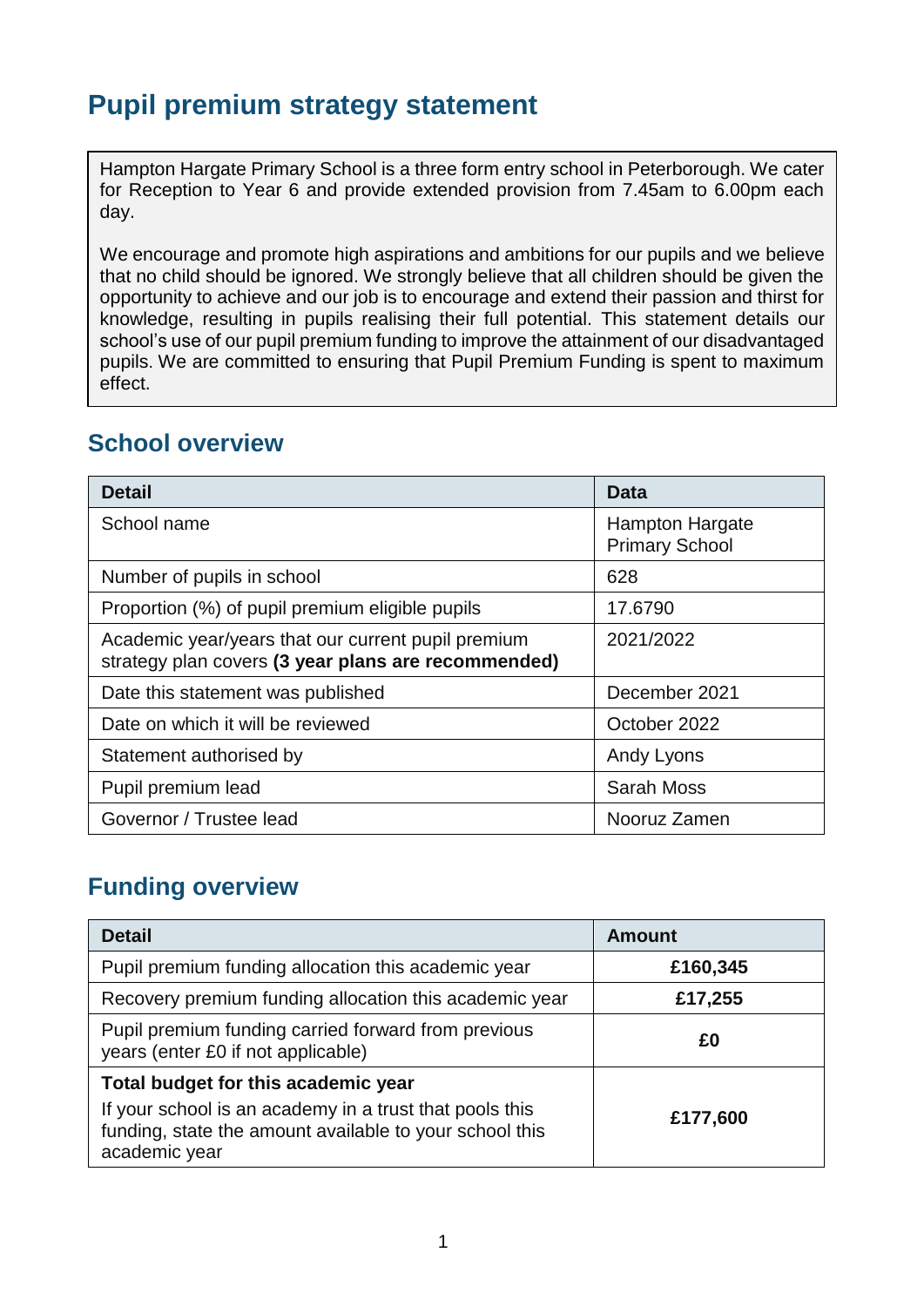# **Part A: Pupil premium strategy plan**

## **Statement of intent**

Our key objective in using the Pupil Premium Grant is to narrow the gap between pupil groups, irrespective of their background or the challenges they face, so they make good progress. As a school we have developed an excellent track record of ensuring that pupils make good or better progress, but historically levels of attainment have been lower for FSM (eligible for free school meals) – this is also a national trend. Through targeted interventions we are working to eliminate barriers to learning and progress. For children who start school with low attainment on entry, our aim is to ensure that they make accelerated progress in order to reach age related expectations as they move through the school. The school is continually adapting our provision to improve the outcomes for disadvantaged pupils using the EEF research.

Furthermore, children who join our school in Reception are proven to make better progress and higher attainment than those who join throughout KS2 proving that the longer you are in our school, the better your attainment and progress. Those that join during KS2 still make progress but the time available to increase this progress can be far less. High-quality teaching is at the heart of our approach which is proven to have a positive impact on attainment and progress.

We have started each year looking at and considering the needs of our school, the context and the successes of previous years and initiatives/interventions. We In addition to this we have identified some key principles (outlined below) which we believe will maximise the impact of our pupil premium spending. We have regular Pupil Premium Meetings to identify need and plan for support and interventions. This responsive approach ensures we meet individual needs as well as common challenges.

#### **Identification of Pupils**

All teaching staff and appropriate support staff are involved in the analysis of data, identification of pupils and implemented interventions

All pupil premium children benefit from the funding, not just those who are under performing

We identify appropriate support and interventions based upon our professional judgement and knowledge of the pupils and not just on research or recommendations

Children's individual needs are considered carefully so that we provide support for those children who could be doing "even better if….." This is a continuous process to ensure fluidity in both support and challenge.

#### *Improving Day to Day Teaching*

We will continue to ensure that all children across the school receive high-quality teaching.

- Set and promote high expectations
- Address any within-school variance
- Ensure consistent implementation of the non-negotiables, e.g. marking and guided reading
- Share good practice within the school and draw on external expertise
- Report back to all SLT and teachers on strengths and areas for development relating to the quality of teaching and to the DH and AHT during Pupil Progress Meetings.
- Provide and encourage high quality CPD
- Improve assessment through joint moderation exercises as part of KS Teams and whole school staff sessions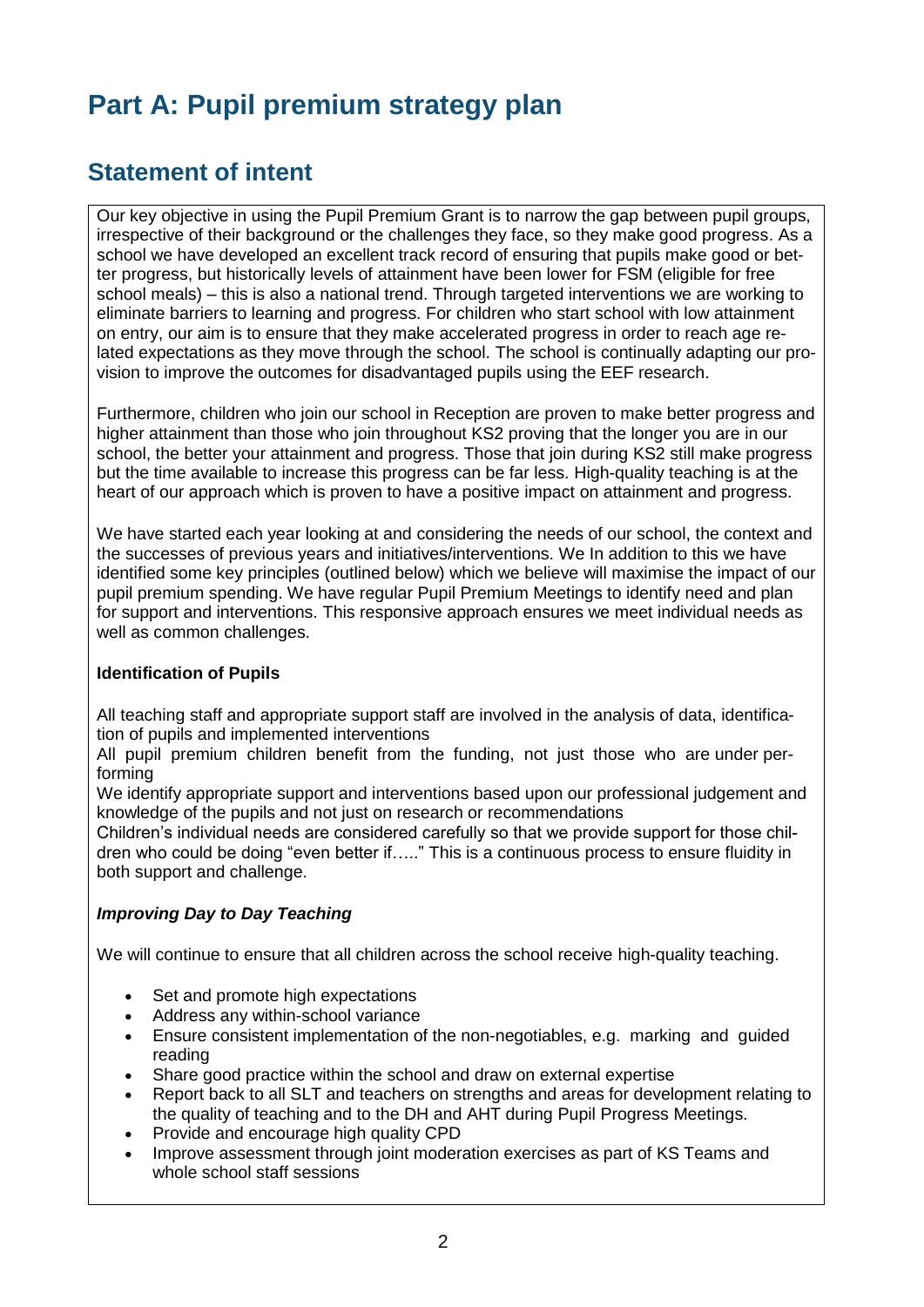#### *Increasing learning time*

We will maximise the time children have to "catch up" through:

- Improving attendance and punctuality
- Providing earlier intervention in KS1 and EYFS as well as in year admissions to our school
- Extended learning out of school hours and lunch times

#### **Individualising support**

We ensure that there is no stigma attached to being in an intervention at our school. We believe that every pupil, at some point in their schooling, needs something, whatever that might be. The National Tutoring Programme is being used alongside existing interventions and provision, for pupils whose education has been impacted as a result of Covid.

We will ensure that the additional support we provide is effective by:

- Looking at the individual needs of each child and identifying their barriers to learning
- Ensuring additional support staff and class teachers communicate regularly to support the next steps for the child/ren
- Using teachers and TAs to provide high quality interventions and are responsive to change in needs and support.
- Matching the skills of the support staff to the interventions they provide to ensure maximum effect.
- Ensuring our approach is embedded across the school so all staff take responsibility for the outcomes of our disadvantaged pupils and raise the expectations and aspirations for these children.
- Recognising and building on child's strengths to further boost confidence, enthusiasm and self-esteem

# **Challenges**

This details the key challenges to achievement that we have identified among our disadvantaged pupils.

| <b>Challenge</b><br>number | Detail of challenge                                                                                                    |
|----------------------------|------------------------------------------------------------------------------------------------------------------------|
|                            | Narrowing the attainment in reading, writing, maths and science                                                        |
| 2                          | Narrowing the attainment gap in children achieving greater depth, particularly<br>in writing.                          |
| 3                          | Working with families to maintain positive behaviours with a small group of<br>pupils.                                 |
| 4                          | Promoting and encouraging greater parental engagement with home<br>learning/home work (eg. reading, spellings, tables) |
| 5                          | Maintaining the improvement with progress over time which in turn, helps<br>narrow gap with non-PP                     |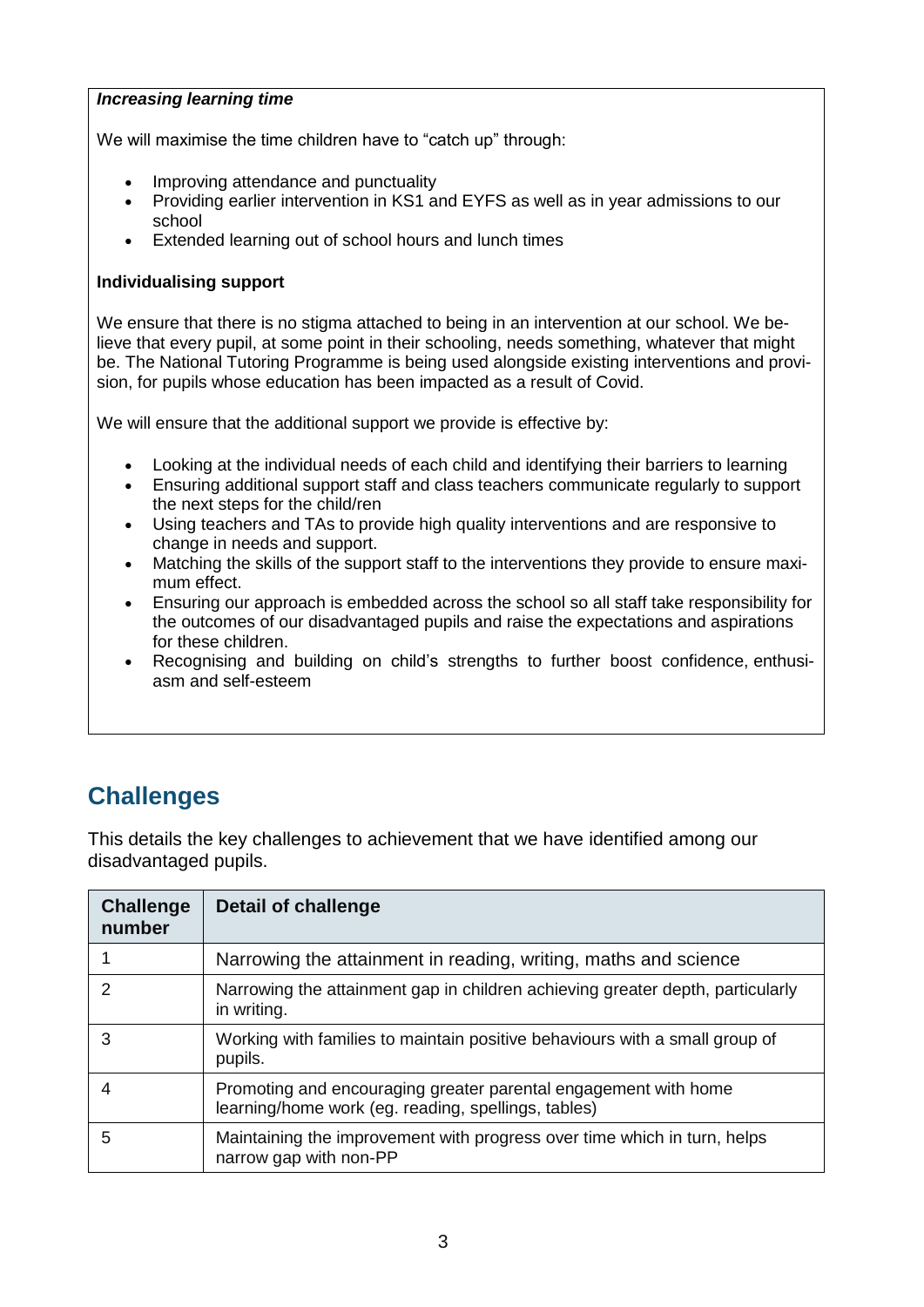# **Intended outcomes**

This explains the outcomes we are aiming for **by the end of our current strategy plan**, and how we will measure whether they have been achieved.

|                          | Intended outcome                                                                                                                                | <b>Success criteria</b>                                                                                                                                                                                |
|--------------------------|-------------------------------------------------------------------------------------------------------------------------------------------------|--------------------------------------------------------------------------------------------------------------------------------------------------------------------------------------------------------|
| 1                        | Reduce the attainment gap for PP<br>children v non-PP children in reading,<br>writing, maths, science                                           | Data demonstrates outcomes for<br>PP children are narrowed and more<br>in line with non-PP this is reflected<br>in ongoing assessments, lesson<br>observations, work scrutiny and<br>pupil discussion. |
| $\overline{2}$           | Reduce the attainment gap at greater<br>depth for PP children v non-PP children<br>particularly in writing                                      | Data demonstrates outcomes for<br>PP children are narrowed and more<br>in line with non-PP at greater<br>depth, particularly in writing.                                                               |
| 3                        | Further develop good channels of<br>communication between SENDCos, class<br>teachers and parents, to ensure appropriate<br>support is in place. | All stakeholders working together to<br>ensure identified children access<br>learning and engagement,<br>minimising opportunities for poor<br>behaviours.                                              |
| $\overline{\mathcal{L}}$ | Parental engagement with school enables<br>children to receive support and<br>encouragement at home with their learning                         | Children read regularly at home<br>and demonstrate improvement in<br>progress over time, building self<br>esteem and confidence across the<br>curriculum.                                              |
|                          |                                                                                                                                                 | Parents engage in Reading support<br>and workshops provided by the<br>school.                                                                                                                          |
|                          |                                                                                                                                                 | Parents work with attendance lead<br>to improve any persistent absence.                                                                                                                                |
| 5                        | PP children continue to demonstrate good<br>progress over time and achieve the targets<br>set based upon their starting point and needs         | Data continues to illustrate that the<br>longer the child is in our school, (or<br>less mobility factors), the greater<br>their progress over time.<br>KS2 outcomes continue to improve.               |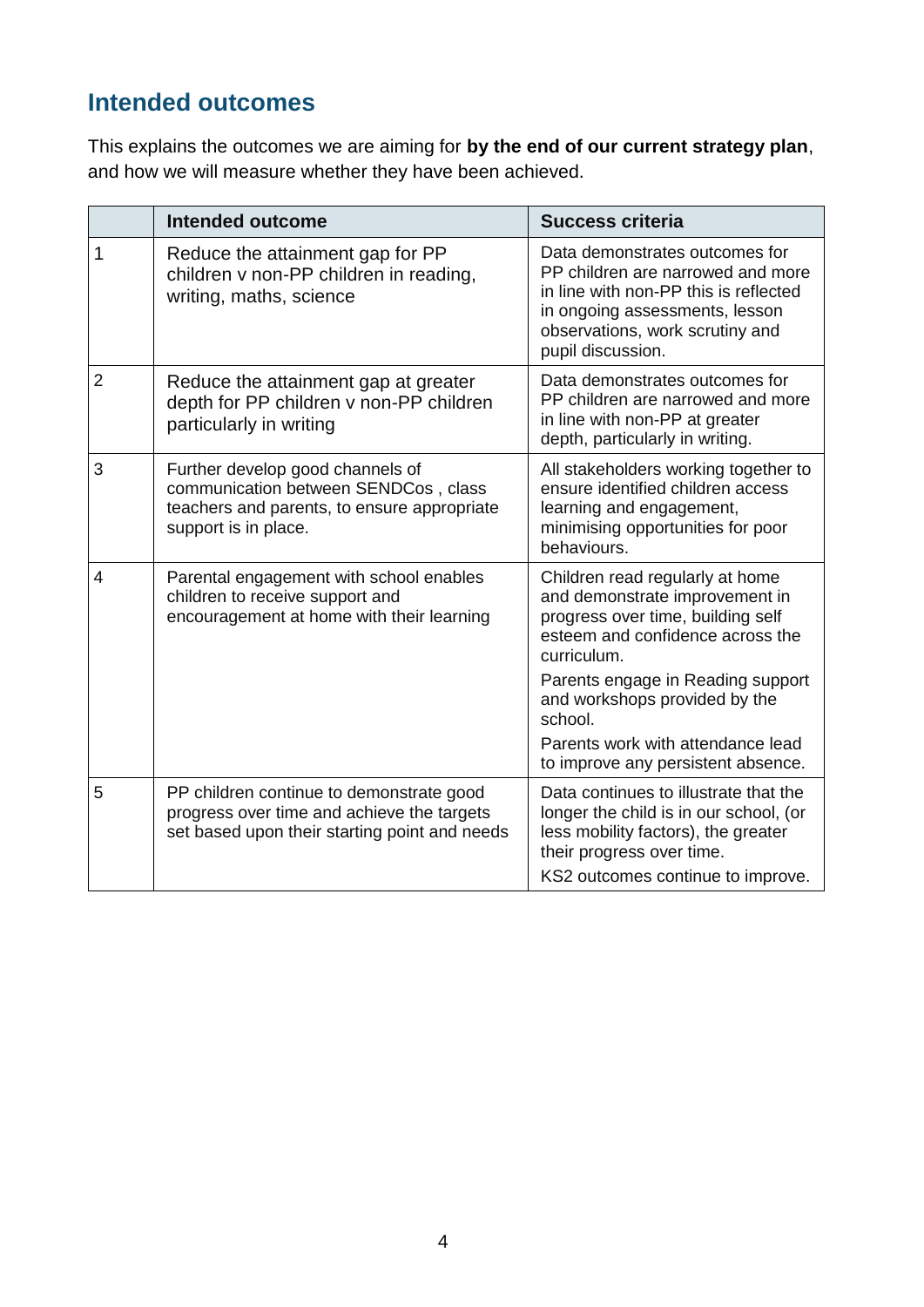# **Activity in this academic year**

This details how we intend to spend our pupil premium (and recovery premium funding) **this academic year** to address the challenges listed above.

### **Teaching (for example, CPD, recruitment and retention)**

Budgeted cost: £ **£148,067.45** *(Amount to be adjusted to reflect pay increase- awaiting confirmation of this amount.)*

| <b>Activity</b>                                                                                                                                                                  | Evidence that supports this approach                                                                                                                                                                                                                                                                                                                                                                                                                                                                                                                                                                                                                                                                                                                                                                                                                                          | <b>Challenge</b><br>number(s)<br>addressed |
|----------------------------------------------------------------------------------------------------------------------------------------------------------------------------------|-------------------------------------------------------------------------------------------------------------------------------------------------------------------------------------------------------------------------------------------------------------------------------------------------------------------------------------------------------------------------------------------------------------------------------------------------------------------------------------------------------------------------------------------------------------------------------------------------------------------------------------------------------------------------------------------------------------------------------------------------------------------------------------------------------------------------------------------------------------------------------|--------------------------------------------|
| Deploy PP TAS to<br>support, challenge<br>and offer nurture to<br>all PP children.                                                                                               | As the children will be supported 1:1, in small groups<br>or during whole class lessons they will receive timely<br>support and more attention and this will increase<br>outcomes for these pupils. We have met with<br>teachers, looked at data and identified the appropriate<br>interventions for the individuals. Clear planning for<br>each child/group will ensure the learning is continuous<br>and that the next steps are clear. Continue<br>individualised and group support, monitor progress,<br>implement new interventions to further enhance pupil<br>progress and close the gap. Have consistent<br>communication between class teachers and TAS to<br>ensure needs are identified and met, and they support<br>the current learning.<br>https://educationendowmentfoundation.org.uk/educat<br>ion-evidence/teaching-learning-toolkit/small-group-<br>tuition | 1,2                                        |
| Purchase a DFE<br>validated Systematic<br><b>Synthetic Phonics</b><br>Programme<br>(Little Wandle) and<br>provide CPD for all<br>staff.                                          | <b>Phonics</b><br>Phonics approaches have a strong evidence base<br>that indicates a positive impact on the accuracy of<br>word reading, particularly disadvantaged pupils.<br>https://educationendowmentfoundation.org.uk/educat<br>ion-evidence/teaching-learning-toolkit/phonics                                                                                                                                                                                                                                                                                                                                                                                                                                                                                                                                                                                           | 1,5                                        |
| Further develop<br>parental<br>engagement to<br>improve attendance<br>for those identified<br>children and support<br>parents with<br>homework and their<br>learning activities. | Parental engagement is key to enhancing our provision.<br>This involves parents in supporting their children's<br>academic learning as well as providing parents with the<br>support they may need. This could be with homework,<br>attendance, behaviour or the child's well-being. When<br>needed provide parents with a more intensive support<br>programme.<br>Ensure communication with home is tailored to develop<br>and encourage positive dialogue.<br>https://educationendowmentfoundation.org.uk/education-<br>evidence/teaching-learning-toolkit/parental-engagement                                                                                                                                                                                                                                                                                              | $\overline{4}$                             |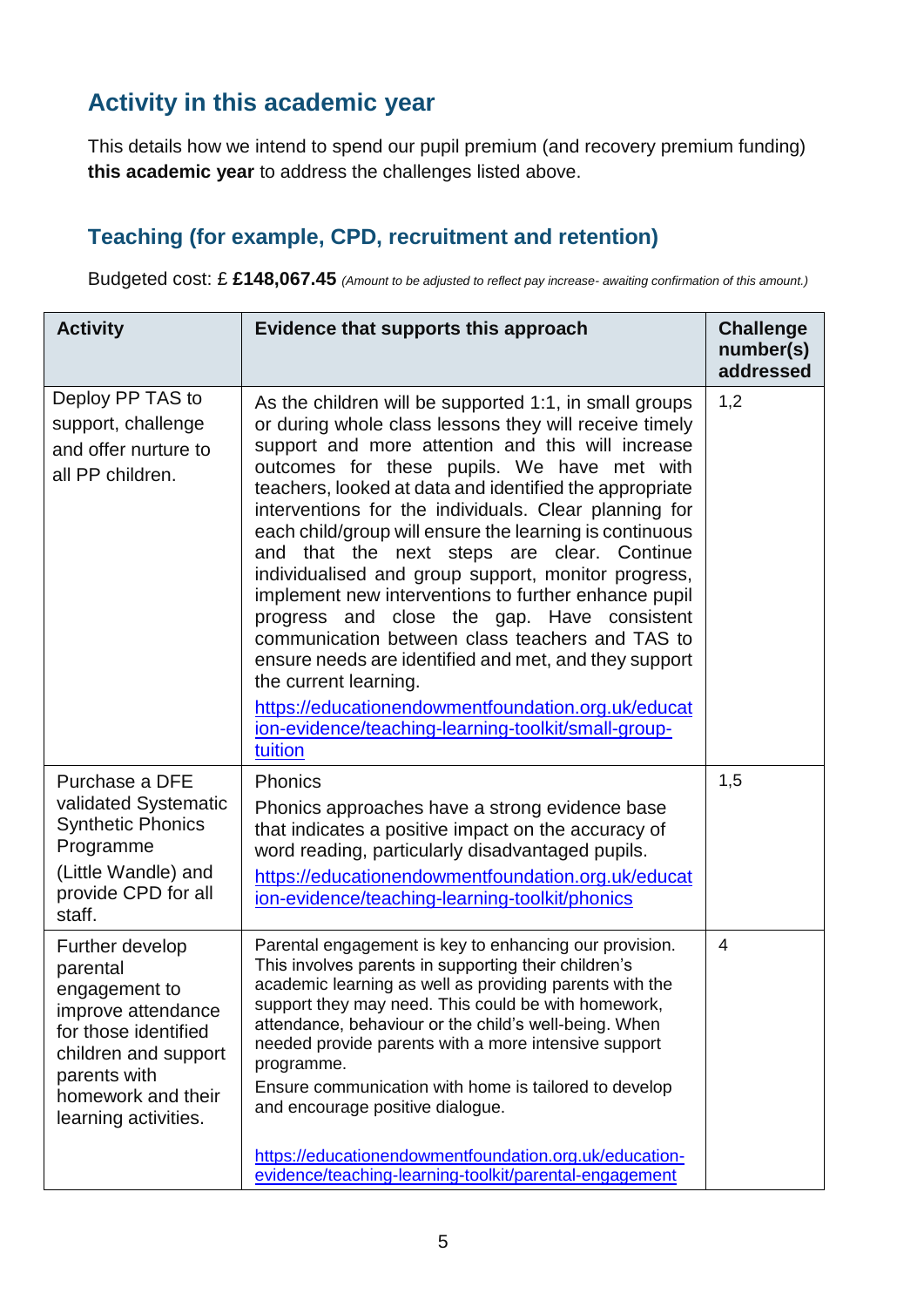| Develop further our<br>provision to support<br>children identified with<br>specific challenging<br>behaviour to further<br>improvement<br>attainment | Continue to develop a positive school ethos which<br>supports the child's engagement in their learning. Use a<br>wide range of specialised programmes which target<br>specific behavioural issues.<br>There is evidence across a range of different<br>interventions and the school will select the appropriate<br>support for each individual need. | 3 |
|------------------------------------------------------------------------------------------------------------------------------------------------------|------------------------------------------------------------------------------------------------------------------------------------------------------------------------------------------------------------------------------------------------------------------------------------------------------------------------------------------------------|---|
|                                                                                                                                                      | Provide any CPD for staff working with the children to<br>ensure maximum impact.<br>Work with EP and AC and JB and parents to support the<br>child and family.                                                                                                                                                                                       |   |
|                                                                                                                                                      | https://educationendowmentfoundation.org.uk/education-<br>evidence/teaching-learning-toolkit/behaviour-interventions                                                                                                                                                                                                                                 |   |

## **Targeted academic support (for example, tutoring, one-to-one support structured interventions)**

### Budgeted cost: **£3105.90**

| <b>Activity</b>                                                                                                                                                                                                                                                                                                                                | Evidence that supports this approach                                                                                                                                                                                                                                                                                                                                                                                                                                                                                                      | <b>Challenge</b><br>number(s)<br>addressed |
|------------------------------------------------------------------------------------------------------------------------------------------------------------------------------------------------------------------------------------------------------------------------------------------------------------------------------------------------|-------------------------------------------------------------------------------------------------------------------------------------------------------------------------------------------------------------------------------------------------------------------------------------------------------------------------------------------------------------------------------------------------------------------------------------------------------------------------------------------------------------------------------------------|--------------------------------------------|
|                                                                                                                                                                                                                                                                                                                                                |                                                                                                                                                                                                                                                                                                                                                                                                                                                                                                                                           |                                            |
| Additional phonics<br>sessions<br>targeted<br>at disadvantaged<br>pupils who require<br>further<br>phonics<br>support.                                                                                                                                                                                                                         | Phonics approaches have a strong evidence base indicating a<br>positive impact on pupils, particularly from disadvantaged<br>backgrounds. Targeted phonics interventions have been<br>shown to be more effective when delivered as regular sessions<br>over a period up to 12 weeks:                                                                                                                                                                                                                                                      | 1,5                                        |
|                                                                                                                                                                                                                                                                                                                                                | https://educationendowmentfoundation.org.uk/education-<br>evidence/teaching-learning-toolkit/phonics                                                                                                                                                                                                                                                                                                                                                                                                                                      |                                            |
|                                                                                                                                                                                                                                                                                                                                                | Ensure resources are available to enable all staff to effectively<br>implement phonics teaching.                                                                                                                                                                                                                                                                                                                                                                                                                                          |                                            |
| Engaging with the<br><b>School Led Tutoring</b><br>Pro-gramme to pro-<br>vide a school-led tu-<br>toring for pupils<br>whose education<br>has been most im-<br>pacted by the pan-<br>demic. A significant<br>proportion of the pu-<br>pils who receive tu-<br>toring will be disad-<br>vantaged, including<br>those who are high<br>attainers. | Use of our School Led Tutoring funding to support identified<br>children. This support will be tailored to meet the needs within<br>reading, writing and maths. The Recovery Premium Funding<br>will further support our disadvantaged pupils with tailored inter-<br>ventions and small group work. Tuition targeted at specific<br>needs and knowledge gaps can be an effective method to sup-<br>port low attaining pupils or those falling behind, both one-to-<br>one:<br>https://educationendowmentfoundation.org.uk/education-evi- | $\overline{\mathcal{A}}$                   |
|                                                                                                                                                                                                                                                                                                                                                | dence/teaching-learning-toolkit/one-to-one-tuition<br>And in small groups:                                                                                                                                                                                                                                                                                                                                                                                                                                                                |                                            |
|                                                                                                                                                                                                                                                                                                                                                | https://educationendowmentfoundation.org.uk/education-evi-<br>dence/teaching-learning-toolkit/small-group-tuition                                                                                                                                                                                                                                                                                                                                                                                                                         |                                            |